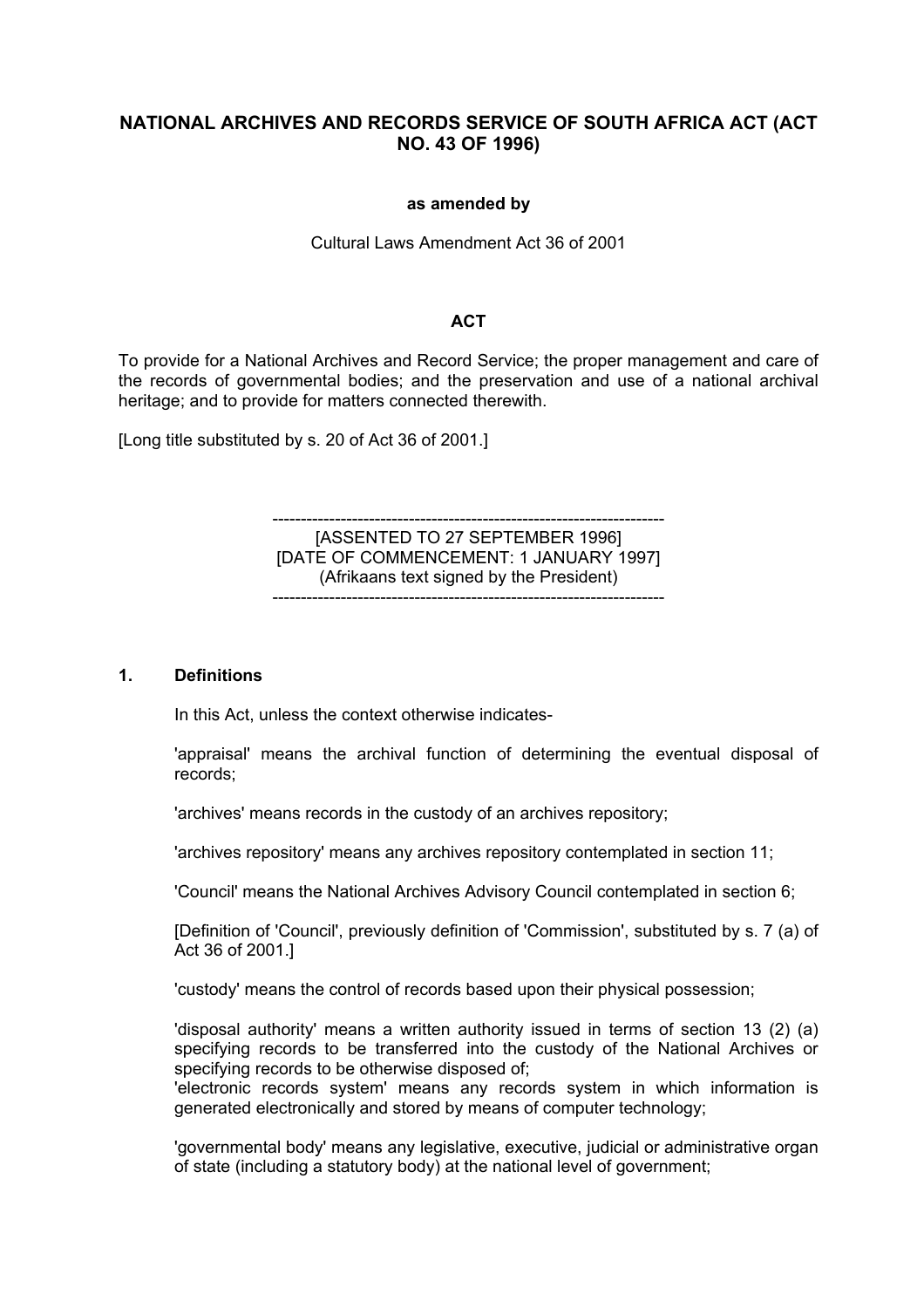'head of a governmental body' means the chief executive officer of a governmental body or the person who is acting as such;

'Minister' means the Minister responsible for the administration of this Act;

'National Archives' means the National Archives and Records Service of South Africa established by section 2;

[Definition of 'National Archives' substituted by s. 7 (b) of Act 36 of 2001.]

'non-public record' means a record created or received by a private individual or a body other than one defined as a governmental body in terms of this Act or a provincial law pertaining to records or archives;

'prescribe' means prescribe by regulation;

'public record' means a record created or received by a governmental body in pursuance of its activities;

'record' means recorded information regardless of form or medium;

'recording' means anything on which sounds or images or both are fixed or from which sounds or images or both are capable of being reproduced, regardless of form;

'records classification system' means a classification plan for the identification, arrangement, storage and retrieval of records;

'regulation' means any regulation made under this Act;

'this Act' includes the regulations.

#### **2 Establishment of National Archives of South Africa**

There is hereby established a branch of the public service of the Republic to be known as the National Archives and Records Service of South Africa.

[S. 2 substituted by s. 8 of Act 36 of 2001.]

#### **3 Objects and functions of National Archives**

The objects and functions of the National Archives shall be to-

- (a) preserve public and non-public records with enduring value for use by the public and the State;
- (b) make such records accessible and promote their use by the public;
- (c) ensure the proper management and care of all public records;
- (d) collect non-public records with enduring value of national significance which cannot be more appropriately preserved by another institution, with due regard to the need to document aspects of the nation's experience neglected by archives repositories in the past;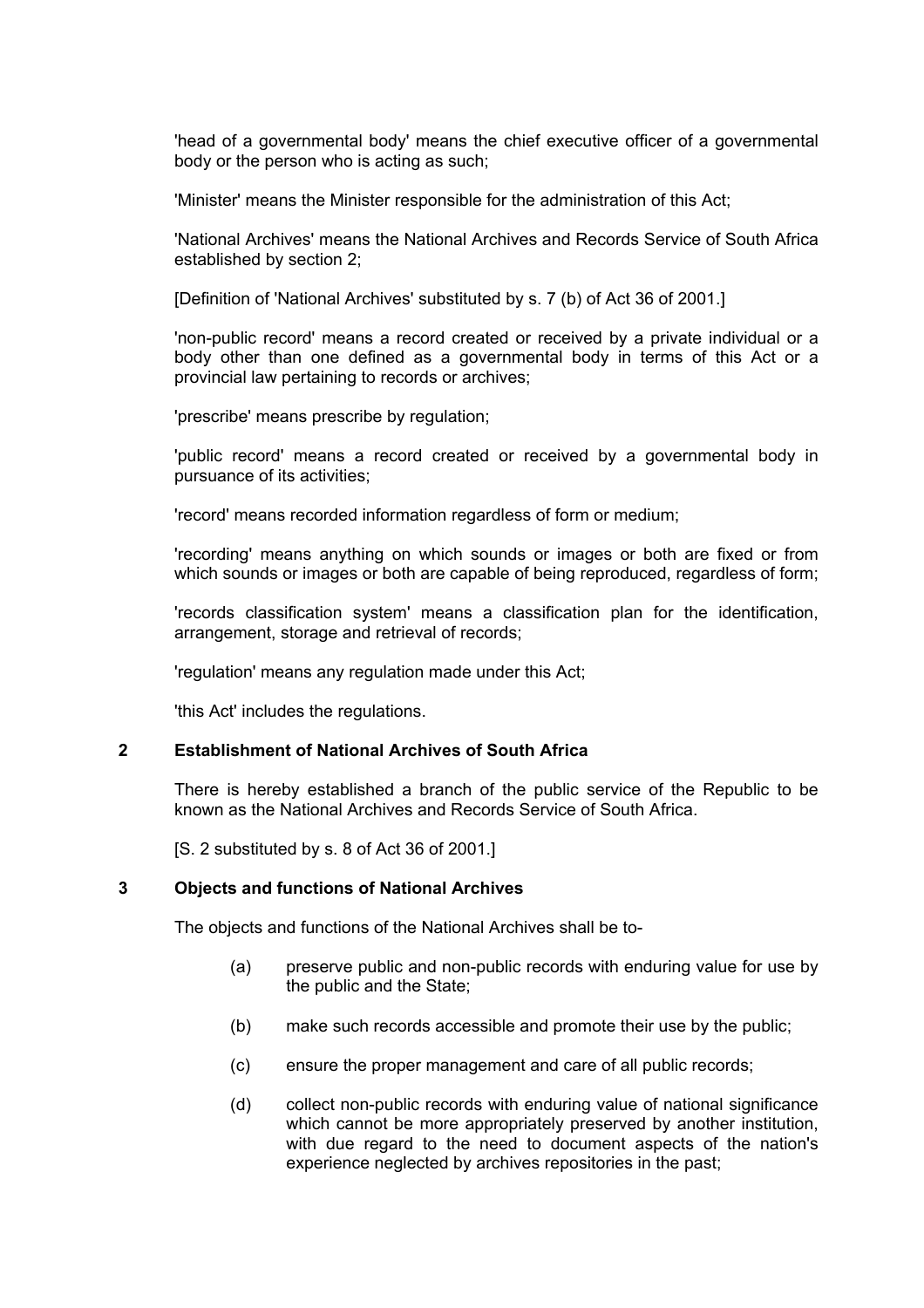- (e) maintain a national automated archival information retrieval system, in which all provincial archives services shall participate;
- (f) maintain national registers of non-public records with enduring value, and promote co-operation and co-ordination between institutions having custody of such records;
- (g) assist, support, set standards for and provide professional guidelines to provincial archives services;
- (h) promote an awareness of archives and records management, and encourage archival and records management activities;
- (i) generally promote the preservation and use of a national archival heritage.

## **4 National Archivist and staff**

- (1) (a) The Minister shall, after consultation with the Public Service Commission contemplated in section 196 of the Constitution, appoint an experienced and qualified person as National Archivist in terms of the Public Service Act, 1994 (Proclamation 103 of 1994), on such grade as the Minister may determine.
	- (b) The National Archivist shall manage the National Archives under the direction of the Director-General: Arts, Culture, Science and Technology.

[Sub-s. (1) substituted by s. 9 of Act 36 of 2001.]

- (2) The National Archivist shall in the performance of his or her functions be assisted by officers and employees appointed in terms of the Public Service Act, 1994 (Proclamation 103 of 1994).
- (3) (a) The National Archivist may, subject to any conditions, delegate a power or assign a duty to a member of the staff and may at any time cancel such delegation or assignment.
	- (b) A delegation or assignment shall not divest the National Archivist of the power delegated or duty assigned and he or she may at any time amend or set aside any decision made thereunder, or exercise the power or perform the duty concerned.

#### **5 Powers and duties of National Archivist**

(1) The National Archivist shall-

- (a) take such measures as are necessary to arrange, describe and retrieve records;
- (b) provide information, consultation, research and other services related to records;
- (c) with special emphasis on activities designed to reach out to less privileged sectors of society, make known information concerning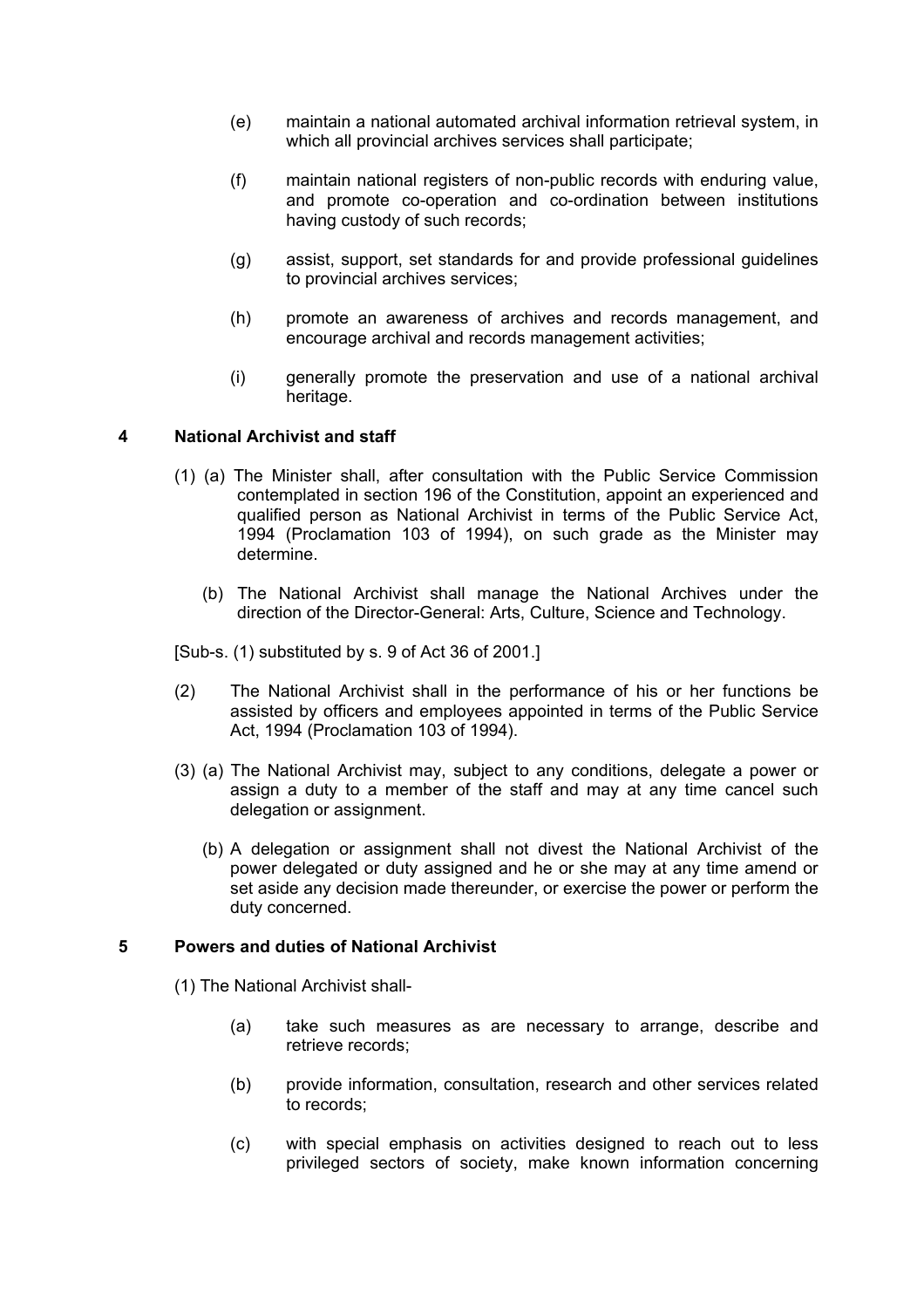records by means such as publications, exhibitions and the lending of records;

- (d) require of a person who has made use of records in the custody of the National Archives while researching a publication or dissertation to furnish a copy of the publication or dissertation to the National Archives;
- (e) generally, take such other steps and perform such other acts as may be necessary for or conducive to the achievement of the objects of the National Archives.
- (2) The National Archivist may-
	- (a) provide training in archival techniques and the management of records;
	- (b) co-operate with organisations interested in archival matters or the management of records;
	- (c) provide professional and technical support in aid of archival activities and the archival community;
	- (d) on the advice of the Council and with the concurrence of the Minister exempt a governmental body from any provision of this Act.

[Para. (d) substituted by s. 10 (a) of Act 36 of 2001.]

(e) publish the appraisal policy and lists of records that may be destroyed.

[Para. (e) added by s. 10 (b) of Act 36 of 2001.]

#### **6 Establishment, constitution and functions of National Archives Advisory Council**

- (1) The Minister shall by notice in the Gazette establish a council to be known as the National Archives Advisory Council.
- (2) The Council shall consist of-
	- (a) not more than six members appointed by the Minister from among persons who are knowledgeable of or have an interest in archival matters; and
	- (b) every chairperson of the various provincial councils advising on archives or, in the absence of such a provincial council, a representative for the province in question elected through a public and transparent process which shall be determined and overseen by the responsible member of the Executive Council of that province.
- (3) The procedures and other conditions for appointment as a member of the Council shall be as prescribed.
- (3A) The Minister may dissolve the Council on any reasonable grounds.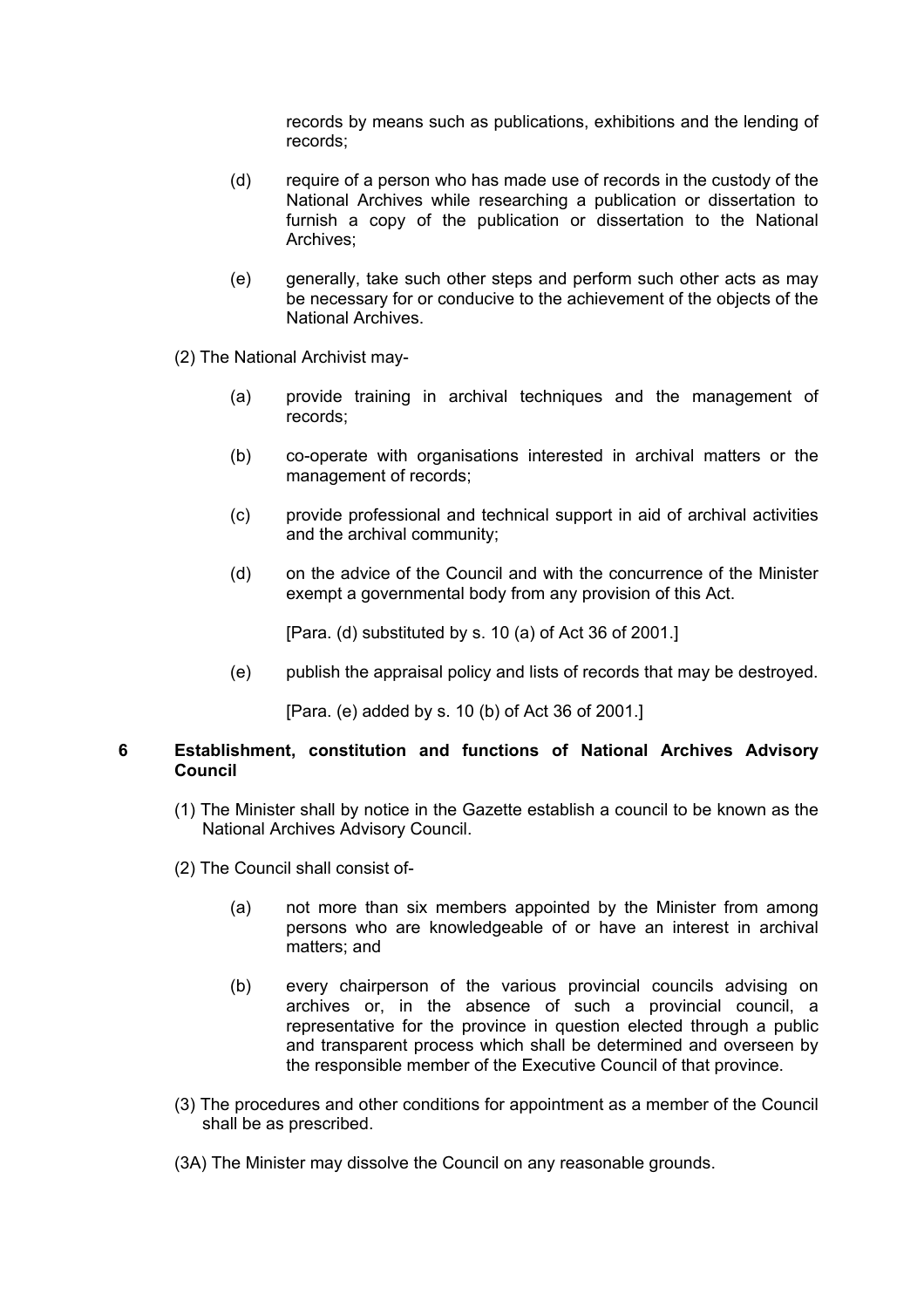- (4) The functions of the Council shall be to-
	- (a) advise the Minister and the Director-General: Arts, Culture, Science and Technology on any matter related to the operation of this Act;
	- (b) advise the National Archivist on furthering the objects and functions of the National Archives;
	- (c) advise and consult with the South African Heritage Resources Agency on the protection of records forming part of the National Estate;
	- (d) ......
	- (e) consult with the Public Protector on investigations into the unauthorised destruction of records otherwise protected under this Act; and
	- (f) annually submit a business plan to the Minister for approval.
- (5) The Council may appoint committees from amongst its members and may assign to any committee so appointed such of its functions as it may deem fit: Provided that the Council shall not be divested of any function which it has so assigned and may amend or revoke a decision of such a committee.
- (6) The procedure at meetings of the Council and of a committee shall be as prescribed.
- (7) The Council or any committee may, subject to the approval of the Minister, co-opt any person to serve on the Council or on a committee, as the case may be, in an advisory capacity, but such a co-opted member shall not have any voting rights.
- (8) (a) Subject to paragraph (b), a member of the Council who is not in the full-time service of the State, may receive in respect of his or her functions as a member of the Council such allowances as the Minister may determine with the concurrence of the Minister of Finance.
	- (b) The Minister, with the concurrence of the Minister of Finance, must determine criteria for payment of allowances contemplated in paragraph (a).
- [S. 6 substituted by s. 11 of Act 36 of 2001.]

# **7 Secretary and staff of Council**

The administrative and secretarial functions of the Council must be performed by a section established by the Director-General in terms of the Public Service Act, 1994 (Proclamation 103 of 1994).

[S. 7 substituted by s. 12 of Act 36 of 2001.]

#### **8 and 9 ......**

[Ss. 8 and 9 repealed by s. 13 of Act 36 of 2001.]

#### **10 Annual reports**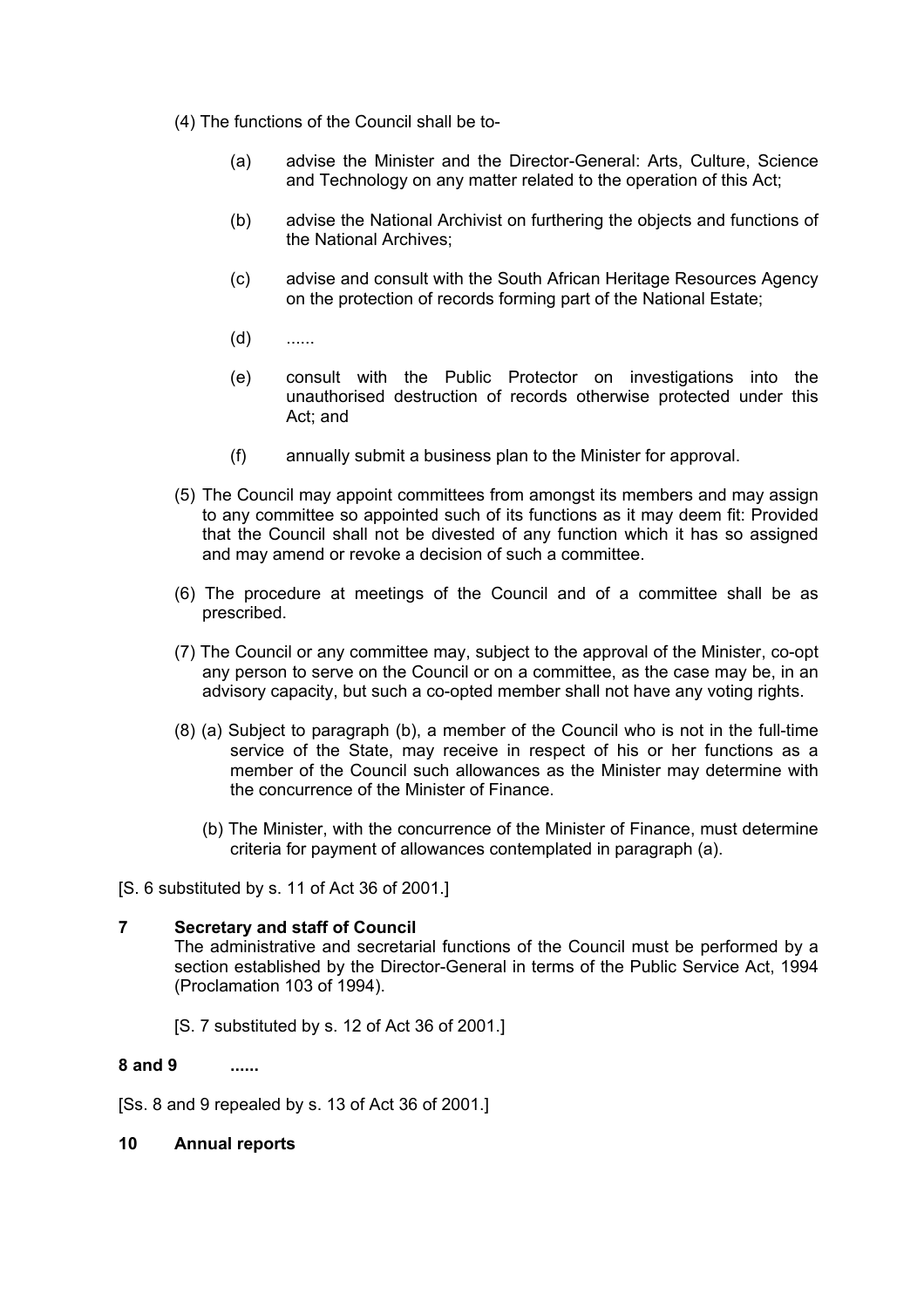- (1) As soon as practicable after the end of each financial year the National Archivist shall compile a report on all the activities of the National Archives during that financial year, and the Council shall compile a report on all the activities of the Council during that financial year.
- (2) The report of the National Archivist shall include-
	- (a) details of income and expenditure;
	- (b) a complete list of disposal authorities issued;
	- (c) an account of all cases of unauthorised disposal of public records investigated by the National Archives; and
	- (d) an account of all governmental bodies which have failed to comply with this Act.
- (3) The report of the National Archivist and of the Council, together with the audited annual financial statements pertaining to the funds of the Council, shall be submitted to the Minister, and the Minister shall table them in Parliament within 14 days after receipt thereof if Parliament is then sitting, or if Parliament is not then sitting, within 14 days of the commencement of the next sitting of Parliament.
- (4) Within five months after the reports have been tabled, a delegation consisting of the National Archivist and at least two members of the Council must brief the Portfolio Committee on Arts, Culture, Science and Technology on the reports.
- [S. 10 amended by s. 14 of Act 36 of 2001.]

## **11 Custody and preservation of records**

- (1) The Minister may from time to time establish archives repositories under the control of the National Archivist for the custody of records.
- (2) Public records identified in a disposal authority as having enduring value shall be transferred to an archives repository when they have been in existence for 20 years: Provided that-
	- (a) no other Act of Parliament requires such records to be kept in the custody of a particular governmental body or person;
	- (b) the National Archivist may, after consultation with the head of a governmental body, identify such records which-
		- (i) should remain in the custody of a governmental body; or
		- (ii) should be transferred to an archives repository before they have been in existence for 20 years;
	- (c) the National Archivist may defer the transfer of any public records; and
	- (d) the National Archivist may grant permission for any public records to to an archives repository before they have been in existence for 20 years.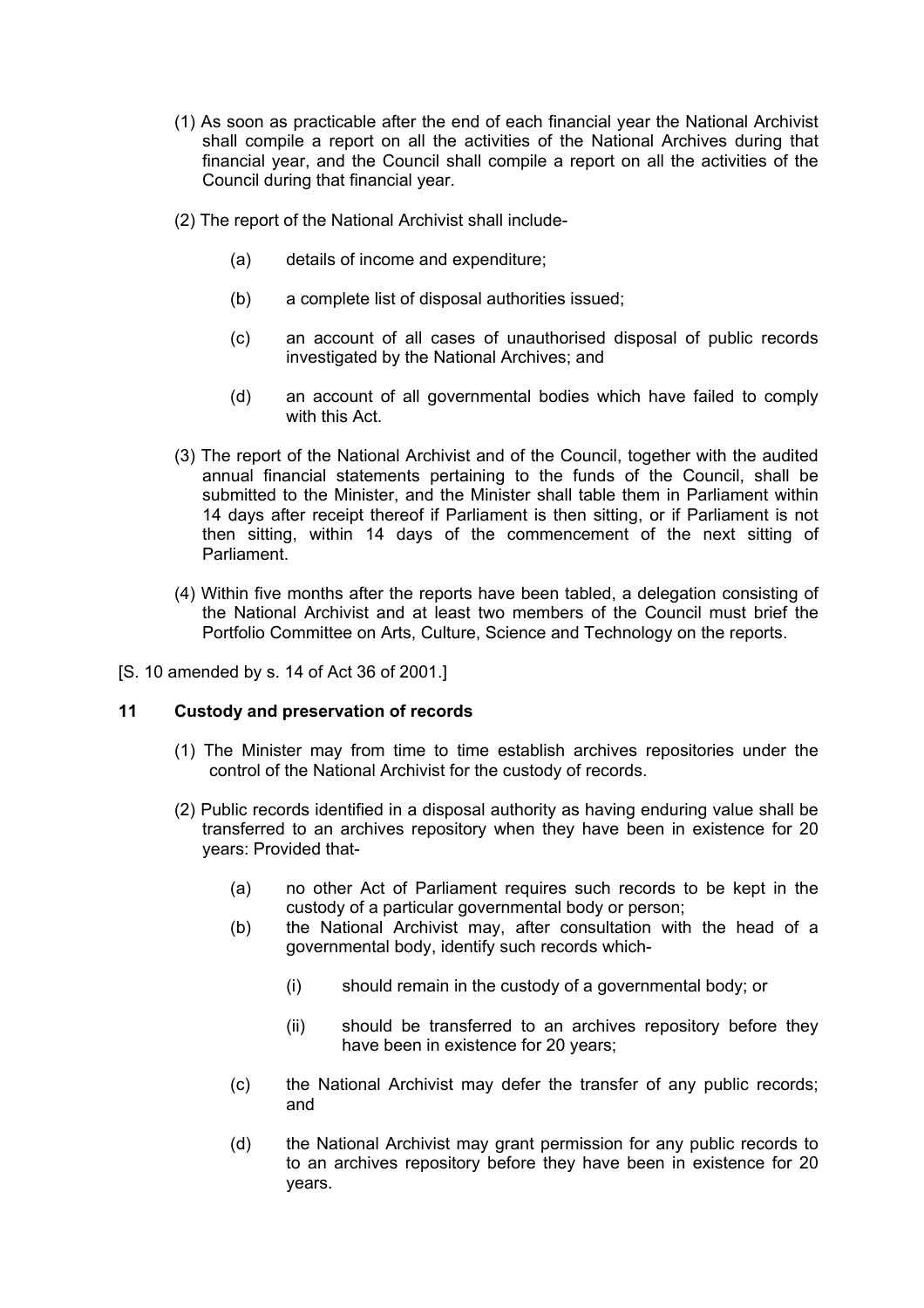- (3) The Minister may prescribe terms and conditions governing the transfer of records under subsection (2).
- (4) The National Archivist shall take such measures as are necessary to preserve and restore records.

## **12 Access and use**

- (1) Subject to any other Act of Parliament which deals with access to public records-
	- (a) a public record in the custody of the National Archives shall be available for public access if a period of 20 years has elapsed since the end of the year in which the record came into existence;
	- (b) access to a public record in respect of which a period of less than 20 years has elapsed since the end of the year in which the record came into existence may be given by the National Archivist upon request.
- (2) A non-public record in the custody of the National Archives shall be available for public access subject to any conditions agreed upon at its acquisition in terms of section 14 (1) of this Act.
- (3) Notwithstanding subsections (1) and (2), the National Archivist may refuse access to a record on the grounds of its fragile condition, provided that there shall be a right of appeal to the Director-General against the refusal.
- [Sub-s. (3) substituted by s. 15 of Act 36 of 2001.]
- (4) The Minister may make regulations as to the admission of the public to archives repositories, the making available of records for public access, and the use of equipment for the making of copies of or extracts from records in the custody of the National Archives.

#### **13 Management of public records**

- (1) Subject to the provisions of this Act, the National Archivist shall be charged with the proper management and care of public records in the custody of governmental bodies.
- (2) Without limiting the generality of subsection (1)-
	- (a) no public record under the control of a governmental body shall be transferred to an archives repository, destroyed, erased or otherwise disposed of without the written authorisation of the National Archivist, issued subject to-
		- (i) section 6 (4) (e) of this Act; and
		- (ii) a final ruling by the Minister when unresolvable differences arise between the National Archivist and the Council;

[Sub-para. (ii) substituted by s. 16 of Act 36 of 2001.]

(b) the National Archivist shall-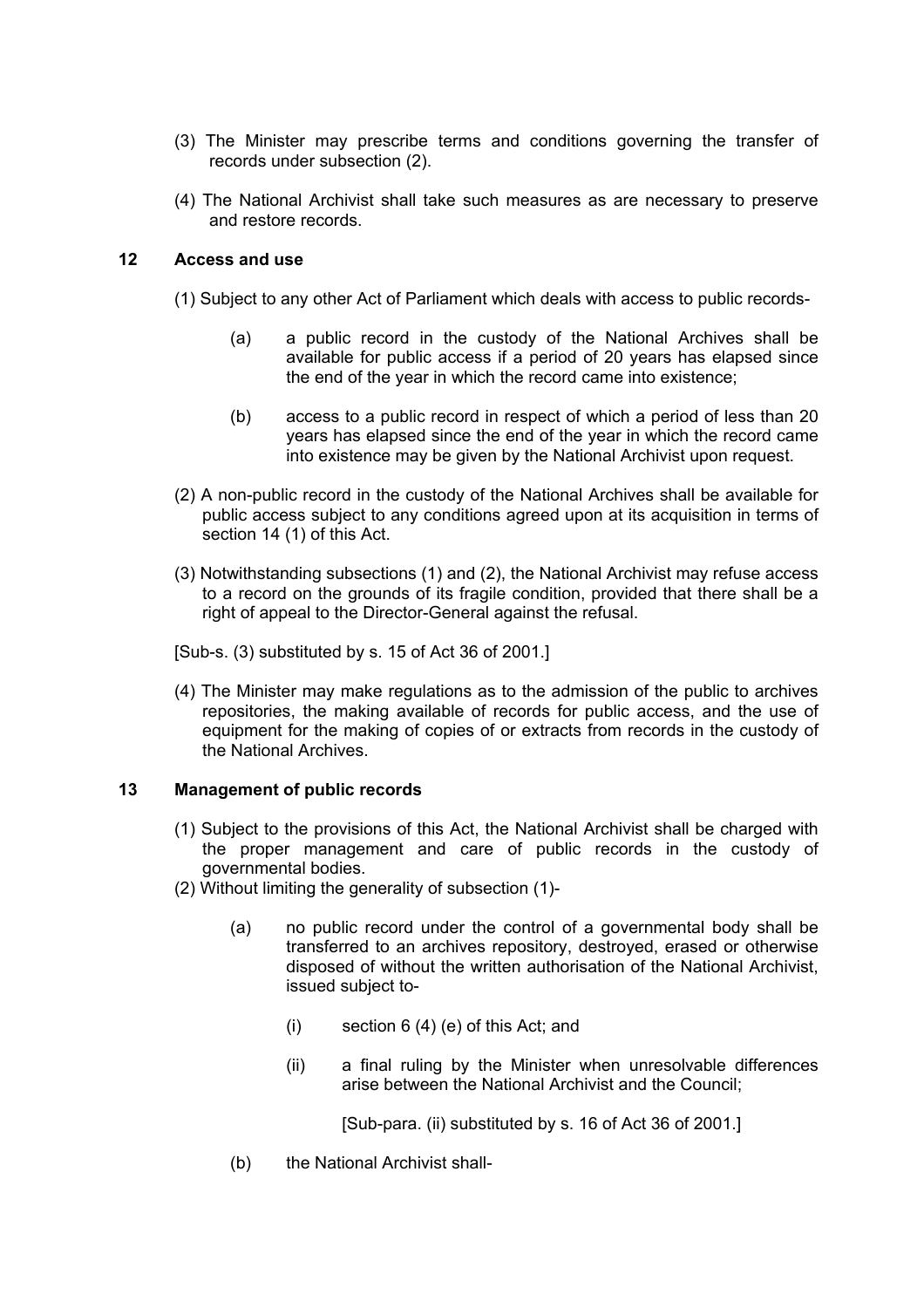- (i) determine records classification systems to be applied by governmental bodies;
- (ii) determine the conditions subject to which records may be microfilmed or electronically reproduced; and
- (iii) determine the conditions subject to which electronic records systems should be managed;
- (c) the National Archivist shall inspect public records in so far as such inspection may be necessary for the performance of his or her functions under this Act: Provided that the inspection of public records which contain information the disclosure of which is restricted by any other Act of Parliament shall be done only with the consent of the head of the governmental body concerned.
- (3) The Minister may make regulations as to the management and care of public records in the custody of governmental bodies.
- (4) The National Archivist may from time to time issue directives and instructions, which shall not be inconsistent with the regulations, as to the management and care of public records in the custody of governmental bodies.
- (5) (a) The head of a governmental body shall, subject to any law governing the employment of personnel of the governmental body concerned and such requirements as may be prescribed, designate an official of the body to be the records manager of the body.
	- (b) The records manager shall be responsible to see to it that the governmental body complies with the requirements of this Act.
	- (c) Additional powers and functions may be prescribed to a records manager.

#### **14 Acquisition and management of non-public records**

- (1) The National Archivist may on behalf of the State acquire by purchase or donation or on loan for a temporary period or in perpetuity, either unconditionally or subject to such conditions as may be agreed upon, non-public records which, in his or her opinion, have enduring value of national significance and which cannot be more appropriately preserved by another institution.
- (2) Subject to any conditions as may be applicable, non-public records acquired under subsection (1) shall be deposited in the archives repository determined by the National Archivist.
- (3) The producer or distributor of a recording which is a non-public record in terms of this Act shall, within six months after a request in writing is made by the National Archivist, provide the National Archivist with a copy of the recording in such form as may be specified in the request.
- (4) Subsection (3) shall not apply in respect of a recording that is required to be deposited in a legal deposit library, defined in section 1 of the Legal Deposit of Publications Act, 1982 (Act 17 of 1982), or that has not been broadcast or made public in South Africa.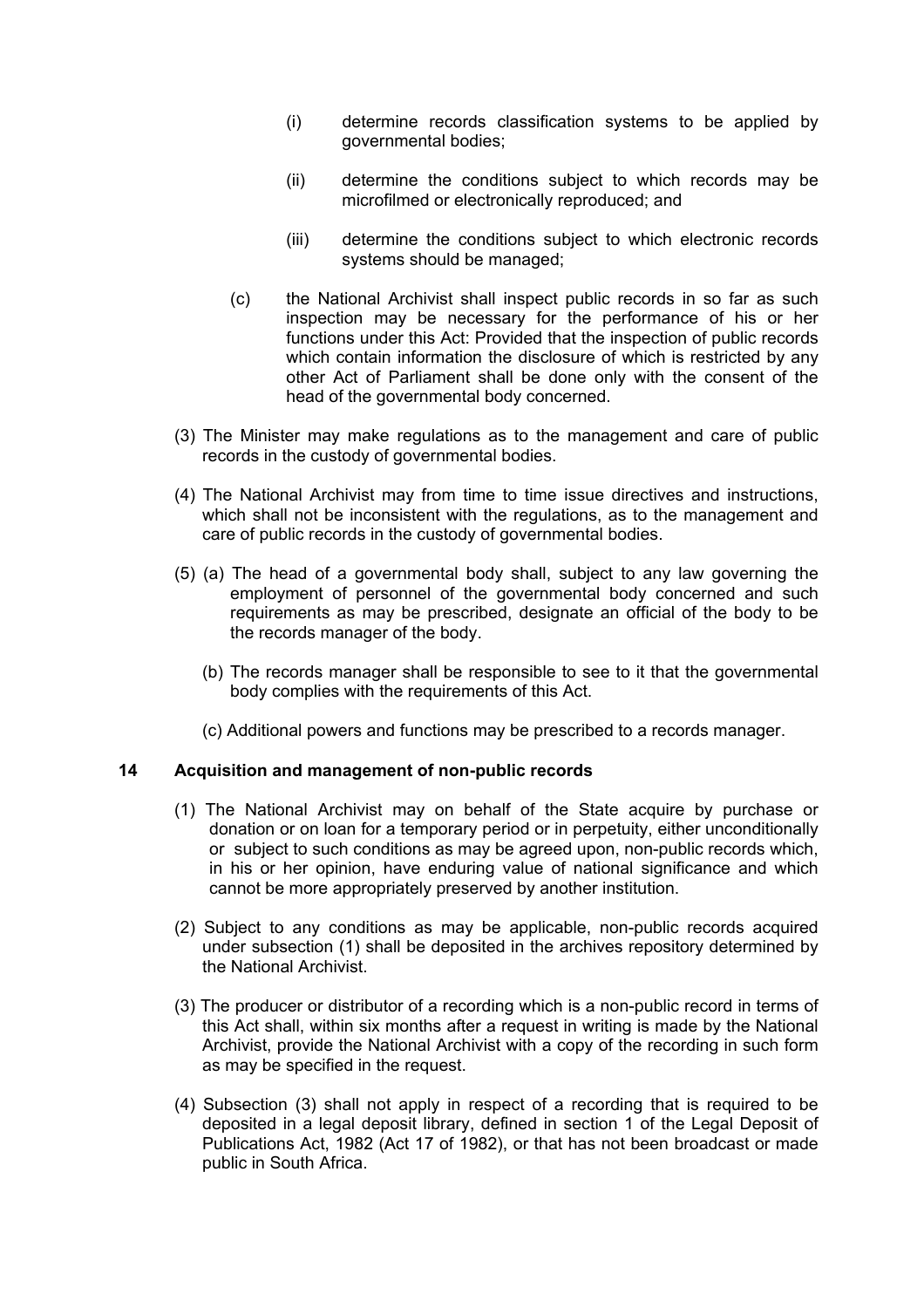(5) The National Archivist shall maintain national registers of non-public records in South Africa which, in his or her opinion, have enduring value, in consultation with the institutions having custody of such records.

 $(6)$  ......

[Sub-s. (6) deleted by s. 17 of Act 36 of 2001.]

## **15 Limitation of liability**

No person, including the State, shall be liable in respect of anything done under this Act in good faith and without negligence.

## **16 Offences and penalties**

- (1) Any person who-
	- (a) wilfully damages any public or non-public record in the control of a governmental body; or
	- (b) otherwise than in accordance with this Act or any other law, removes, destroys or erases such record,

shall be guilty of an offence and liable on conviction to a fine or imprisonment for a period not exceeding two years or both such fine and imprisonment.

- (2) Any person who fails to comply with-
	- (a) a request mentioned in section 14 (3); or
	- (b) ......

[Para. (b) deleted by s. 18 of Act 36 of 2001.]

shall be guilty of an offence and liable on conviction-

- (i) in the case of an offence contemplated in paragraph (a) of this subsection, to a fine not exceeding R5 000;
- (ii) in the case of an offence contemplated in paragraph (b) of this subsection, to a fine not exceeding R10 000.
- (3) The National Archivist may refuse to allow any person convicted of an offence in terms of subsection (1) access to an archives repository for such period as he or she may deem fit, subject to an appeal to the Minister.

## **17 Transitional provisions**

- (1) The person who, immediately prior to the commencement of this Act, performed the functions of the director of archives under the Archives Act, 1962 (Act 6 of 1962), shall continue in office as the National Archivist.
- (2) Every public servant who, immediately prior to the commencement of this Act, performed functions as a member of the staff of the said director, shall be deemed to be a member of staff of the National Archives.